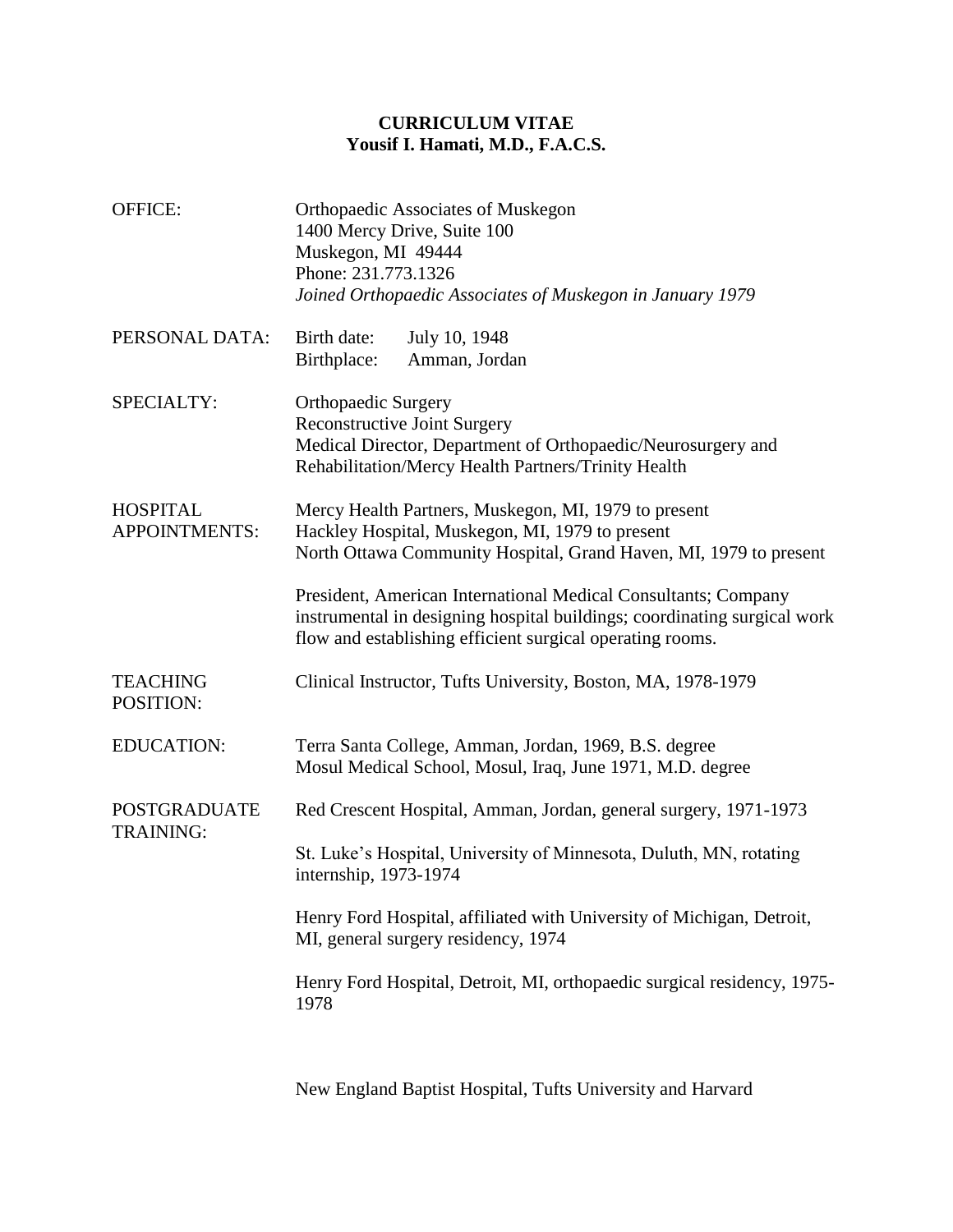|                                       | University, Boston, MA, Otto Aufranc Fellow in reconstructive joint<br>surgery, July 1978-June 1979                                                                                                                                                                                                                                                                                                                                                                                                                                                                                                                                                                                            |
|---------------------------------------|------------------------------------------------------------------------------------------------------------------------------------------------------------------------------------------------------------------------------------------------------------------------------------------------------------------------------------------------------------------------------------------------------------------------------------------------------------------------------------------------------------------------------------------------------------------------------------------------------------------------------------------------------------------------------------------------|
| LICENSES:                             | State of Michigan Board of Medicine Physician License<br>State of Massachusetts Board of Medicine Physician License                                                                                                                                                                                                                                                                                                                                                                                                                                                                                                                                                                            |
| <b>CERTIFICATON:</b>                  | Diplomat, American Board of Orthopaedic Surgery, 1980<br>Federal License Examination Michigan, 1975<br>Arthroscopy Association of North America                                                                                                                                                                                                                                                                                                                                                                                                                                                                                                                                                |
| PROFESSIONAL<br><b>ORGANIZATIONS:</b> | Member, American Medical Association<br>Member, Michigan State Medical Society<br>Member, Michigan Orthopaedic Association<br>Member, Illinois Orthopaedic Association<br>Member, Muskegon County Medical Society                                                                                                                                                                                                                                                                                                                                                                                                                                                                              |
|                                       | Fellow, American Academy of Orthopaedic Surgeons<br>Fellow, American College of Surgeons<br>Fellow, Orthopaedic Clinical Society<br>Fellow, International College of Surgeons                                                                                                                                                                                                                                                                                                                                                                                                                                                                                                                  |
|                                       | The Haversian Society<br>American College of Sports Medicine<br><b>American Association for Hand Surgery</b><br>North American Spine Society<br>Arthroscopy Association of North America<br>Association for Arthritis Hip and Knee Surgery                                                                                                                                                                                                                                                                                                                                                                                                                                                     |
|                                       | General Secretary, Middle Eastern Orthopaedic Society, 1992<br>President, Arab American Medical Association, 1993<br>General Chairman, 11 <sup>th</sup> International Arab American Medical<br>Association, Amman, Jordan, 1993<br>President, Muskegon County Medical Society, 1995-1996<br>General Chairman, 13 <sup>th</sup> International NAAMA Medical Convention,<br>Marrakesh, Morocco, June 23-29, 1996<br>Chairman, Medical Foundation, National Arab American Medical<br>Association, 1997<br>Medical Director, Department of Orthopaedics, Neurosciences and<br>Rehabilitation, Mercy General Health Partners, Muskegon, MI, 1997<br><b>International Spine Intervention Society</b> |
| <b>BOARD</b><br><b>MEMBERSHIPS:</b>   | Mercy General Health Partners Board of Trustees<br>I.O.C.C. International Organization of Christian Charities<br>St. George Hospital, Lebanon<br>St. Nicholas Antiochian Orthodox Church                                                                                                                                                                                                                                                                                                                                                                                                                                                                                                       |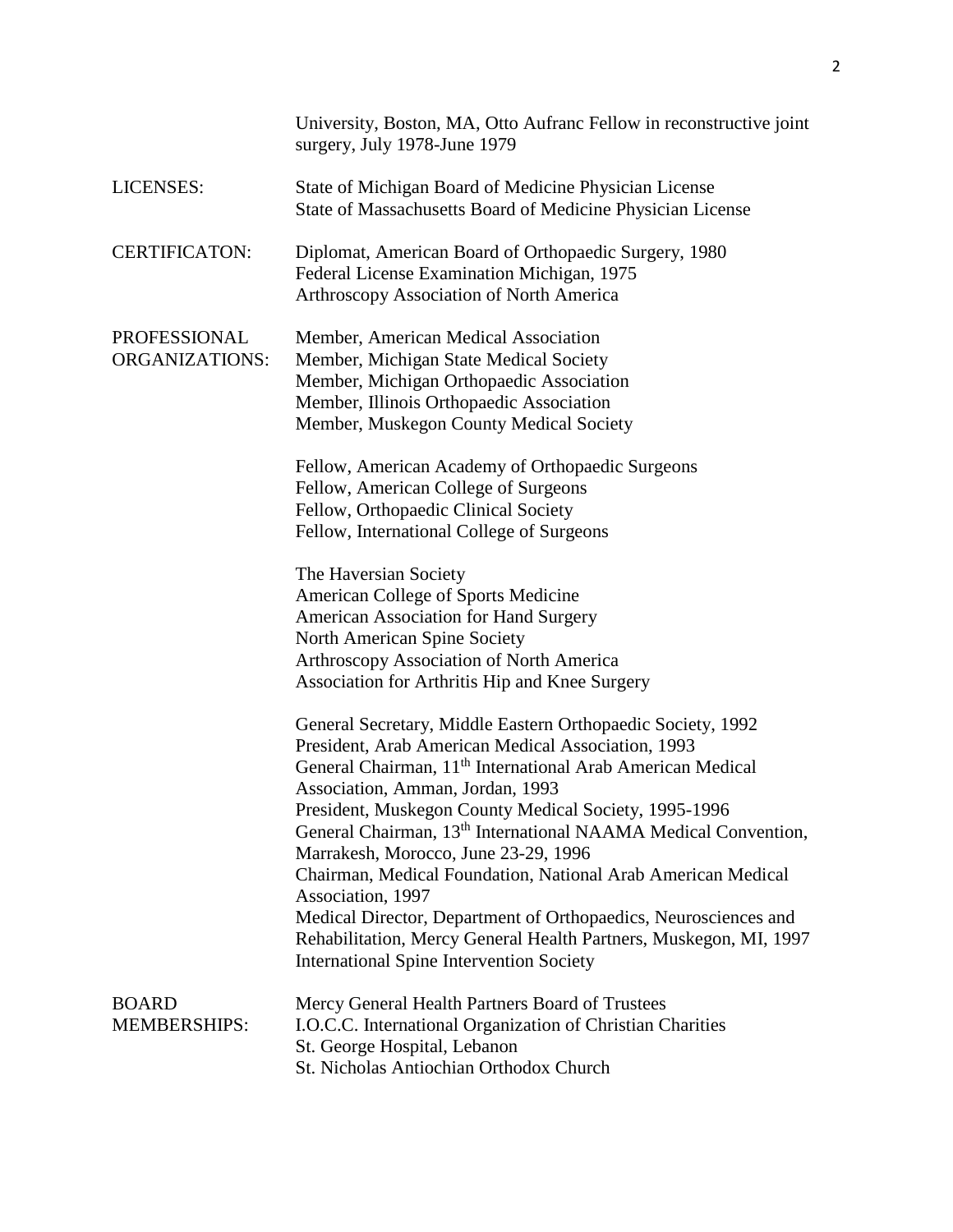| PROFESSIONAL,<br><b>MEDICAL AND</b><br><b>COMMUNITY</b><br><b>SERVICE:</b> | Chairman, Orthopaedic Research and Education Foundation, Michigan<br>Chief of Staff, Mercy Hospital, Muskegon, MI, 1987-1989<br>Medical Director, Easter Seal Society, 1979-1989<br>Team Physician, Catholic Central High School, 1979-present<br>Lecturer, Grand Valley State University, Allendale, MI                                                                                                                                                                                                                                                                                                                                                                                                                                                                                                                                                                                                                                                                                                                                                                                                                                                                                                                                                                                                                                                                                                                                                                                                                                                        |
|----------------------------------------------------------------------------|-----------------------------------------------------------------------------------------------------------------------------------------------------------------------------------------------------------------------------------------------------------------------------------------------------------------------------------------------------------------------------------------------------------------------------------------------------------------------------------------------------------------------------------------------------------------------------------------------------------------------------------------------------------------------------------------------------------------------------------------------------------------------------------------------------------------------------------------------------------------------------------------------------------------------------------------------------------------------------------------------------------------------------------------------------------------------------------------------------------------------------------------------------------------------------------------------------------------------------------------------------------------------------------------------------------------------------------------------------------------------------------------------------------------------------------------------------------------------------------------------------------------------------------------------------------------|
| <b>ALUMNI</b><br><b>ORGANIZATIONS:</b>                                     | C-L Mitchell Alumni<br>Otto Aufranc Alumni<br>New England Hospital Alumni<br>Henry Ford Hospital Alumni                                                                                                                                                                                                                                                                                                                                                                                                                                                                                                                                                                                                                                                                                                                                                                                                                                                                                                                                                                                                                                                                                                                                                                                                                                                                                                                                                                                                                                                         |
| <b>SCIENTIFIC</b><br><b>EXHIBITS:</b>                                      | Seatbelt Injuries – Prevention and Treatment. State of Michigan,<br>п<br>1987<br>Surgical Techniques in Primary and Revision Hip Surgery.<br>٠<br>Howmedica<br>Total Hip Revision: Indications and Surgical Technique. Drinker,<br>Ξ<br>H., Hamati, Y.I., Kleinhez, R., Schuller, A., Stillwell, W.T., and<br>Turner, R.H. American Academy of Orthopaedic Surgeons, Atlanta,<br>GA, 1980                                                                                                                                                                                                                                                                                                                                                                                                                                                                                                                                                                                                                                                                                                                                                                                                                                                                                                                                                                                                                                                                                                                                                                       |
| PRESENTATIONS/<br>TEACHING/<br><b>DIRECTOR:</b>                            | Faculty, AO North America, Principles of Spinal Disorders for<br>п<br>Operating Room Personnel, Dearborn, MI, October 30-31, 2010<br>Faculty, ProDisc-C Forum, Synthes Spine, Dallas, TX, September<br>п<br>11-12, 2009<br>Faculty, Lateral Approach Forum, Synthes Spine, Cincinnati, OH,<br>п<br>May 30, 2009<br>Faculty, ProDisc-C Surgeon Forum, Synthes Spine, Charlotte, NC,<br>п<br>May 16-17, 2009<br>Faculty, ProDisc-C Forum, Synthes Spine, Rush University Medical<br>п<br>Center, Chicago, IL, March 29, 2009<br>The Zweymuller Hip Prostheses, Dr. med.K.Zweymuller, Vienna,<br>п<br>Austria, May 3, 2004<br>Advances in Treatment of Osteoporotic Vertebral Fractures.<br>Kyphon course instructor, Leiden Amsterdam, January 10-20, 2002<br>Osteoporosis and Vertebral Body Compression Fractures: Medical<br>П<br>Management and a New Minimally Invasive Surgical Procedure.<br>Kyphon course instructor, Phoenix, AZ, November 8-11, 2001<br>Osteoporosis and Vertebral Body Compression Fractures: Medical<br>П<br>Management and a New Minimally Invasive Surgical Procedure.<br>Kyphon course instructor, Memphis, TN, October 17-19, 2001<br>Osteoporosis and Vertebral Body Compression Fractures: Medical<br>Management and a New Minimally Invasive Surgical Procedure.<br>Kyphon course instructor, Memphis, TN, Marcy 7-8, 2001<br>Osteoporosis and Vertebral Body Compression Fractures: Medical<br>ш<br>Management and a New Minimally Invasive Surgical Procedure.<br>Kyphon course instructor, Memphis, TN, January 11-13, 2001 |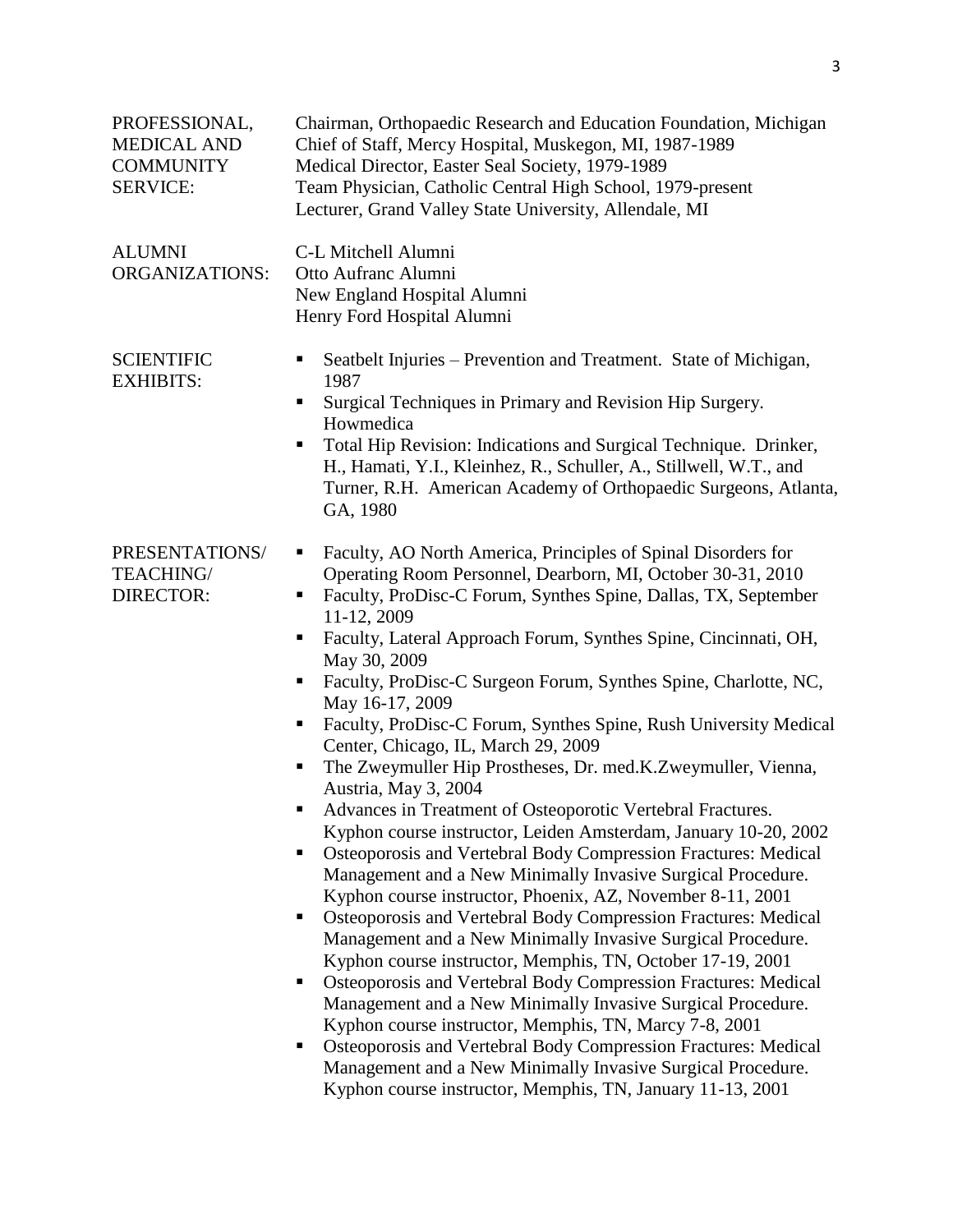- Management of Internal Disc Disruption. IntraDiscal ElectroThermal Therapy Round Table, Dearborn, MI, November 16, 2000
- Osteoporosis and Vertebral Body Compression Fractures: Medical Management and a New Minimally Invasive Surgical Procedure. Education Design, Grand Haven, MI, November 9, 2000
- Revision Total Knee Arthroplasty Using the PFC Modular Total Knee System. Annual International Congress of the Egyptian Orthopaedic Association combined with the Pan Arab Orthopaedic Association, Cairo, Egypt, November 17-20, 1997
- Acetabular Revisions with Major Skeletal Defects Using Allograft vs. Eccentric Oblong Cups. Annual International Congress of the Egyptian Orthopaedic Association combined with the Pan Arab Orthopaedic Association, Cairo, Egypt, November 17-20, 1997
- **Press Fit Condylar Total Knee Replacement. Congress of Pan Arab** Orthopaedic Association and Moroccan Orthopaedic Association, April 27-30, 1994
- Revision Total Knee Arthroplasty Using PFC Modular Revision Knee System. First Congress of Pan Arab Orthopaedic Association and Moroccan Orthopaedic Association, April 27-30, 1994
- Arthroscopically Assisted ACL Reconstruction. The First GCC Orthopaedic Congress, Muscat, Oman, April 22-24, 1992
- Revision Total Hip Replacement with Allograft. The First GCC Orthopaedic Congress, Muscat, Oman, April 22-24, 1992
- Complications of Patella Replacement. British Knee Symposium, Merseyside, England, October/November 1990
- Total Knee Arthroplasty. British Knee Symposium, Merseyside, England, October/November 1990
- Heterotopic Ossification. Sponsor: Johnson & Johnson, Hilton, Head Island, SC, May 1990
- Allograft in Revision Total Hip Arthroplasty. Haversian Society, Stoke-on-Trent, Staffordshire, England, May 1990
- Patellar Complications in Total Knee Arthroplasty. 2<sup>nd</sup> British Knee Symposium, Harrogate, Yorkshire, England, November 1989
- **•** Revision Total Knee Arthroplasty.  $2<sup>nd</sup>$  British Knee Symposium, Harrogate, Yorkshire, England, November 1989
- Arthroscopic Meniscectomy and Arthroscopic Techniques. Islamic Hospital, Amman, Jordan, September 1989
- Failure Mechanism of Metal-Backed Patellar Components. International Society of the Knee, 1989
- Metal-Backed Patellar Failure: Mechanisms of Failure and Characteristics of Wear Debris. Bauer, T.W., Hamati, Y.I., Merrit, T., Stulberg, B.N., Stulberg, S.D., and Tsao, A. International Knee Society, Rome, Italy, 1989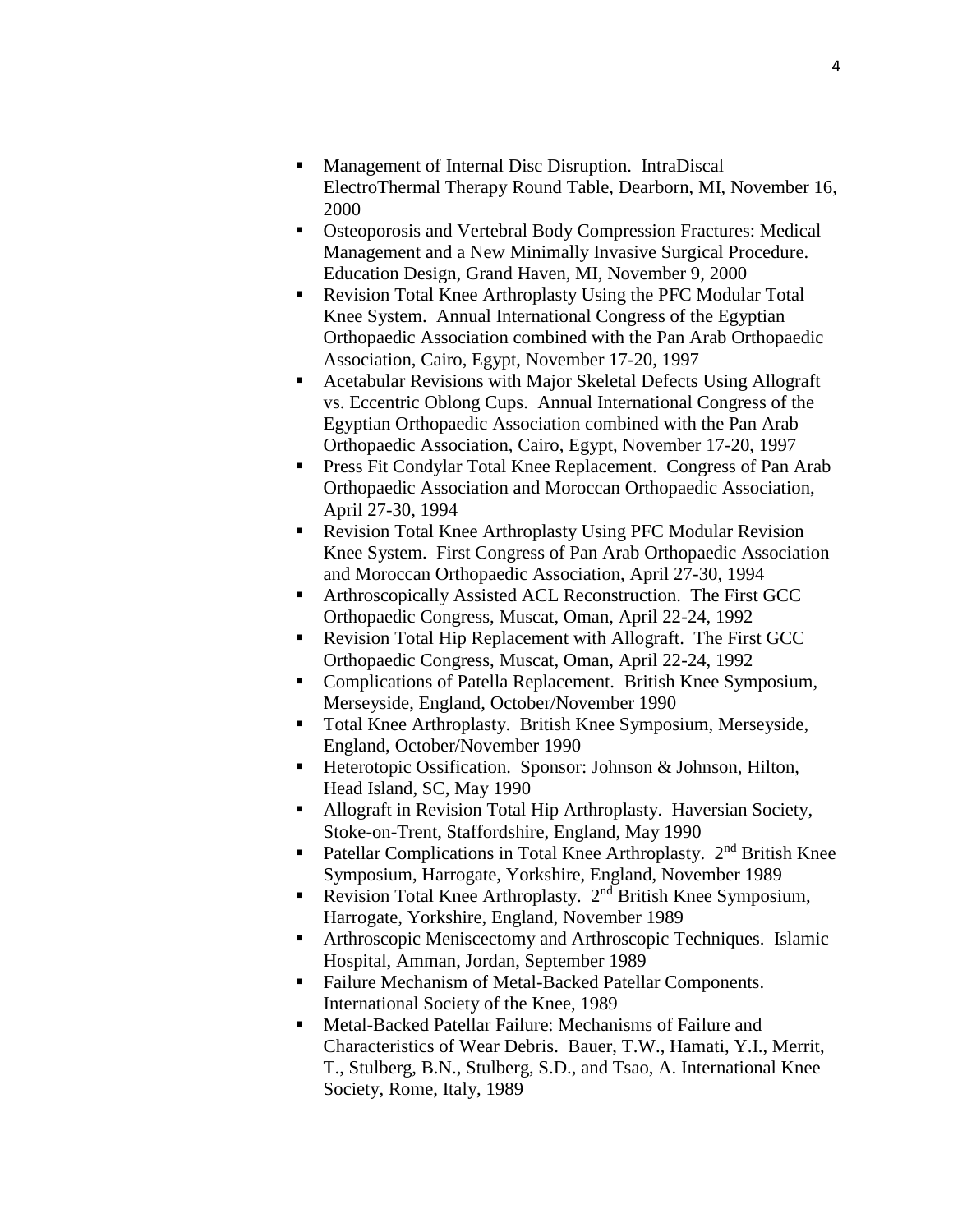|                                                                                                                                               | Arthroscopic Reconstruction of the Anterior Cruciate Ligament.<br>Jordan Orthopaedic Society, Amman, Jordan, 1988<br>Failure of Metal-Baked Patellar Components. Hamati, Y.I.,<br>п<br>Stulberg, G., Stulberg, D., and Tsao, A. American Knee Society,<br>1988<br>Hydroxyl-Apatite Total Hip Arthroplasty. Boeve, N.R., Hamati,<br>٠<br>Y.I., and Moulton, R.E. Egyptian Orthopaedic Society, Cairo,<br>Egypt, 1988<br>Patellar Failure in Total Knee Replacement. Osteonic Regional<br>п<br>Training Program, Indianapolis, IN, August 1988<br>Patellar Failure in Total Knee Replacement. Advances in Hip<br>Arthroplasty, Henry Ford Hospital, Detroit, MI, April 1986<br>Total Hip Revisions: Indications and Surgical Technique. Drinker,<br>п<br>H., Hamati, Y.I., Stillwell, W.T., and Turner, R.H. 47 <sup>th</sup> Annual<br>Meeting, American Academy of Orthopaedic Surgery, Atlanta, GA,<br>1980<br>Long Step Total Hip Replacement. Hamati, Y.I., Scott, R.D., and<br>п<br>Turner, R.H. 46 <sup>th</sup> Annual Meeting, American Academy of<br>Orthopaedic Surgery, San Francisco, CA, 1979 |
|-----------------------------------------------------------------------------------------------------------------------------------------------|-----------------------------------------------------------------------------------------------------------------------------------------------------------------------------------------------------------------------------------------------------------------------------------------------------------------------------------------------------------------------------------------------------------------------------------------------------------------------------------------------------------------------------------------------------------------------------------------------------------------------------------------------------------------------------------------------------------------------------------------------------------------------------------------------------------------------------------------------------------------------------------------------------------------------------------------------------------------------------------------------------------------------------------------------------------------------------------------------------------|
| <b>PRESENTATIONS</b><br>TO MICHIGAN<br><b>ORTHOPAEDIC</b><br><b>SOCIETY:</b>                                                                  | Allograft in Reconstructive Hip Surgery, 1989<br>п<br>Failure Mechanisms of Metal-Backed Patellae, 1988<br>п<br>Bipolar Revision Hip Surgery, 1987<br>п<br>Cementless Total Hip Replacement, Primary and Revision, 1986<br>Е<br>Surface Replacement Arthroplasty, 1980<br>Familial Tendency in Kyphosis, 1978<br>п                                                                                                                                                                                                                                                                                                                                                                                                                                                                                                                                                                                                                                                                                                                                                                                        |
| <b>PRESENTATIONS</b><br><b>TO ARAB</b><br><b>AMERICAN</b><br><b>MEDICAL</b><br><b>ASSOCIATION</b><br><b>INTERNATIONAL</b><br><b>MEETINGS:</b> | Arthroscopic Subacromial Decompression of the Shoulder. Amman,<br>٠<br>Jordan, June 20-24, 1993<br>Pedicle Screw Fixation: Review of First 100 Cases. Damascus,<br>Syria, June 21-25, 1992<br>Cementless Total Hip Replacement. Damascus, Syria, June 21-25,<br>٠<br>1992<br>Arthroscopic Surgery of the Knee: New Horizons in the Eighties.<br>Baghdad, Iraq, December 1989<br>Current Concepts in Joint Replacement. Monastir, Tunisia, 1988<br>п<br>Total Hip Replacement: Cementless, Primary and Revision.<br>п<br>Damascus, Syria, 1987<br>Metacarpal Transposition. Rabat, Morocco, 1986<br>Cementless Total Hip Replacement. Cairo, Egypt, 1985<br>ш<br>Current Concepts in Knee Replacement, Kuwait, Kuwait                                                                                                                                                                                                                                                                                                                                                                                      |
| <b>OTHER</b><br><b>INTERNATIONAL</b><br><b>MEETINGS AND</b><br>PRESENTATIONS:                                                                 | University of Damascus Surgical Center, Instructor and Lecturer,<br>٠<br>Damascus, Syria, May 8-13, 1998<br>Revision Total Hip Arthroplasty. State of Bahrain, April 22-24,<br>1992                                                                                                                                                                                                                                                                                                                                                                                                                                                                                                                                                                                                                                                                                                                                                                                                                                                                                                                       |